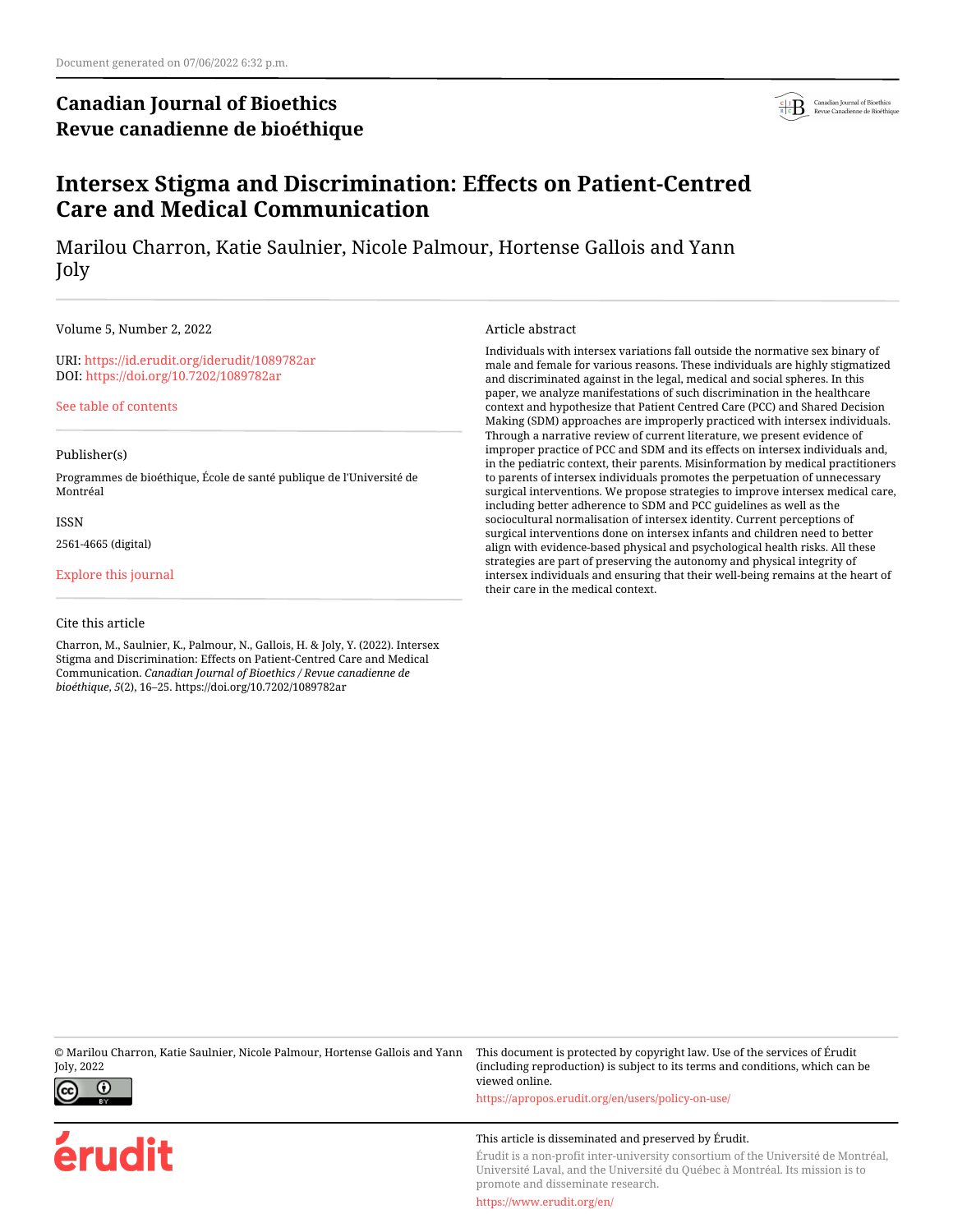

**ARTICLE** (ÉVALUÉ PAR LES PAIRS / PEER-REVIEWED)

# **Intersex Stigma and Discrimination: Effects on Patient-Centred Care and Medical Communication**

Marilou Charron<sup>a</sup>, Katie Saulnier<sup>a,b</sup>, Nicole Palmour<sup>a</sup>, Hortense Gallois<sup>a</sup>, Yann Joly<sup>a</sup>

### **Résumé Abstract**

Les personnes présentant des variations intersexuelles se Individuals with intersex variations fall outside the normative sex situent en dehors du binaire sexuel normatif homme/femme binary of male and female for various reasons. These individuals pour diverses raisons. Ces personnes sont fortement are highly stigmatized and discriminated against in the legal, stigmatisées et discriminées dans les sphères juridiques, medical and social spheres. In this paper, we analyze médicale et sociale. Dans cet article, nous analysons les manifestations of such discrimination in the healthcare context manifestations de cette discrimination dans le contexte des and hypothesize that Patient Centred Care (PCC) and Shared soins de santé et nous émettons l'hypothèse que les approches Decision Making (SDM) approaches are improperly practiced de soins centrés sur le patient (SCP) et de prise de décision with intersex individuals. Through a narrative review of current partagée (PDP) sont mal pratiquées avec les personnes intersexuées. Un examen narratif de la littérature actuelle SDM and its effects on intersex individuals and, in the pediatric permet de présenter les preuves d'une pratique inadéquate des context, their parents. Misinformation by medical practitioners to SCP et de la PDP, ainsi que leurs répercussions sur les parents of intersex individuals promotes the perpetuation of personnes intersexuées et, dans le contexte pédiatrique, sur unnecessary surgical interventions. We propose strategies to leurs parents. La désinformation des parents de personnes improve intersex medical care, including better adherence to intersexuées par les praticiens médicaux favorise la SDM and PCC guidelines as well as the sociocultural perpétuation d'interventions chirurgicales inutiles. Nous normalisation of intersex identity. Current perceptions of surgical proposons des stratégies pour améliorer les soins médicaux aux interventions done on intersex infants and children need to personnes intersexuées, notamment une meilleure adhésion better align with evidence-based physical and psychological aux directives de la SCP et du PDP ainsi que la normalisation health risks. All these strategies are part of preserving the socioculturelle de l'identité intersexuée. Les perceptions autonomy and physical integrity of intersex individuals and actuelles des interventions chirurgicales pratiquées sur les ensuring that their well-being remains at the heart of their care nourrissons et les enfants intersexués doivent mieux in the medical context. correspondre aux risques pour la santé physique et psychologique fondés sur des preuves. Toutes ces stratégies s'inscrivent dans le cadre de la préservation de l'autonomie et de l'intégrité physique des personnes intersexuées et de la garantie que leur bien-être reste au cœur de leur prise en charge dans le contexte médical.

### **Mots-clés Keywords**

intersexe, communication médicale, soins centrés sur le patient, discrimination, stigmatisation

literature, we present evidence of improper practice of PCC and

intersex, medical communication, patient-centred care, discrimination, stigmatization

### **Affiliations**

<sup>a</sup> Centre of Genomics and Policy (CGP), McGill University, Montreal, Canada

**b Equity, Diversity and Inclusion Team, Natural Sciences and Engineering Research Council, Canada** 

**Correspondance / Correspondence:** Marilou Charron, [Marilou.Charron@mcgill.ca](mailto:Marilou.Charron@mcgill.ca)

# **INTRODUCTION**

*Taylor is an infant born with true gonadal intersex, a variation where the individual has both ovarian and testicular tissue. Though Taylor's immediate health is not threatened, the attending medical team recommends that Taylor receive genital surgery so that their genitals conform to a typically female appearance. Taylor's parents experienced anxiety around the social expectation and pressure regarding the disclosure of their child's sex. They worry Taylor could experience stigma from having an intersex variation. Taylor's parents are hesitant about the surgery; they feel like they do not have enough information to make the best decision for their child, because Taylor's best interest was not sufficiently discussed. Surgical complications and alternative approaches have not been discussed. They feel rushed and uncomfortable about making decisions and announcements, causing them great distress.*[1](#page-1-0)

Anne Fausto-Sterling and Amnesty International estimate that up to 1.7% of the population could have intersex variations<sup>2</sup> (2,3). Intersex is an umbrella term used to designate individuals whose categorization within the normative sex binary of male and female is contested (4). In medical terms, the presence of intersex traits – often referred to in medical

<span id="page-1-1"></span><span id="page-1-0"></span><sup>2</sup> The percentage of the population described as having an intersex variation is widely contested, in part because there is still debate as to what qualifies as an intersex variation and because many people who may have intersex traits go undiagnosed (1,2).



j <sup>1</sup> The scenario presented in this vignette is purely fictional. Any resemblance to actual persons, living or dead, or actual events, is purely coincidental.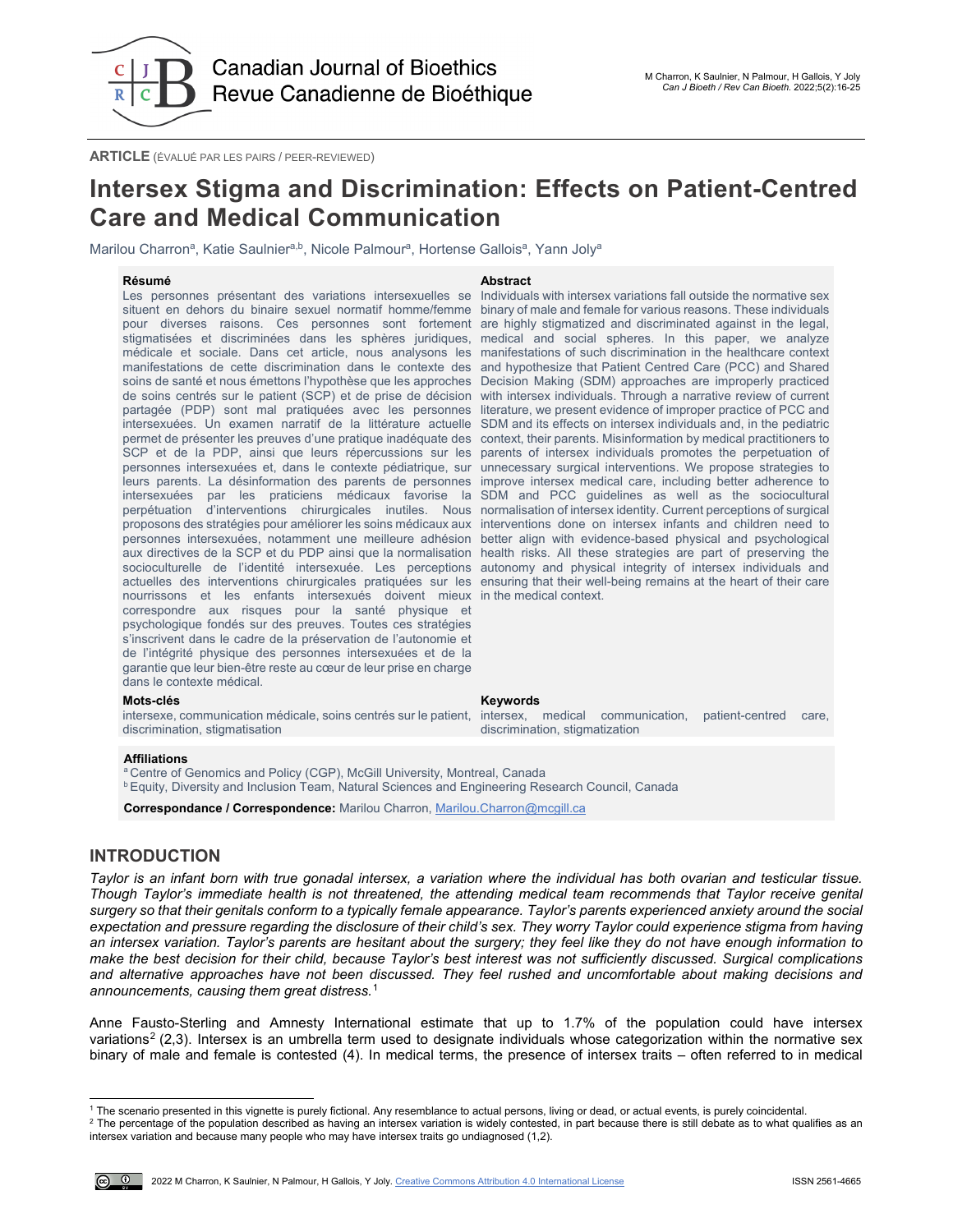contexts as a disorder/difference of sex development (DSD)<sup>[3](#page-2-0)</sup> – can designate individuals with differences in genitalia (6), sex chromosome aneuploidies (4), and various other congenital conditions (7).

Individuals with intersex traits – whom we refer to as "intersex individuals" in this paper<sup>[4](#page-2-1)</sup> – experience increased discrimination and stigma in the sociocultural, legal and medical spheres compared to those who do not have such traits (4,8,9). One of the behaviours that intersex advocates condemn is the practice of early so-called "cosmetic" – or otherwise medically unnecessary<sup>[5](#page-2-2)</sup> and/or unproven as to their functional beneficence – surgical interventions on intersex infants. They argue that such interventions strip these infants of their (future) bodily autonomy (i.e., their ability, once sufficiently mature, to decide whether to undergo such interventions) and human rights (e.g., to bodily integrity), because they are not yet capable of consenting and most such surgeries are not medically urgent (11,12). Moreover, in Canada, as in a majority of countries, intersex individuals do not benefit from explicit legal protection against such surgeries (13).

An approach that was predicted to lower demands for medically unnecessary surgery and to improve intersex patient outcomes was Patient/Person-Centred Care (PCC)<sup>6</sup> (9). The goal of this approach is to encourage medical practitioners to consider their patients' values, culture, preferences, and specific situations, and to exhibit compassionate, respectful, and empathetic behaviours (15). Above all, PCC involves the establishment of a relationship between patients and healthcare workers (15). Theoretically, this is the established best practice for intersex patients and their families (7,9). However, the results expected from PCC are not often achieved (9). In fact, in North America, surgery is still a common standard of practice and the default approach in intersex medical care (6,9,16,17), with practically no changes in the frequency of surgeries since the 2006 *Consensus Statement on the Management of Intersex Disorders* (9,17).

Due to dissatisfaction with current medical practice related to intersex individuals, several intersex activists have called for a moratorium on medically unnecessary surgeries done on intersex infants and children before they have reached the age of consent (18). Other activists have called for a shared decision-making (SDM) approach, while considering the best interests of the child and promoting their participation in decision-making about treatment in an age-appropriate manner (18). Here, we describe SDM as a collaborative process between patients and practitioners to reach agreement on a given clinical decision that is consistent with the best available clinical evidence as well as the patient's given preferences (19). SDM is encompassed in PCC approaches where clinical evidence is low to justify one treatment over another, or when optimal treatment outcomes are largely dependent on patient preferences (19), as is often the case for intersex individuals.

These observations raise questions about intersex discrimination (in the medical and social context) and the application of PCC. How does intersex discrimination – for example, unnecessary genital surgeries, and gonadectomies, interfere with receiving adequate, culturally appropriate healthcare? How does this discrimination affect how patient-centred care with intersex individuals is practiced and perceived? Can concepts from patient-centred care truly be the solution to intersex discrimination issues? There is often no proof of the beneficence (i.e., net benefit or all things considered improvement to wellbeing) of medically unnecessary (e.g., cosmetic) surgery during infancy; in fact, evidence currently suggests these practices cause more harm than good (20,21). Therefore, we contend that the continuation of medically unnecessary surgery on intersex infants and children is deeply ingrained in the maintenance of a normative sex and gender binary (5,12,21-24). This leads to worse clinical outcomes for intersex individuals due to their social discrimination (5,12,21-24). Our hypothesis is that PCC is not in and of itself flawed, rather that it is inappropriately practiced for intersex individuals (9). Moreover, poor application of SDM in the case of intersex surgical decision-making due to coercion, misinformation and omissions on the part of medical practitioners is reported (25).

# **METHODS & RESULTS**

A narrative literature review on intersex stigma, intersex medical practice and PCC and intersex was conducted. Research was done using Google Scholar and Morgan Carpenter's Intersex Bibliography (26). For articles of particular relevance to the topic, we used a snowballing method. Since intersex literature is scarce, especially regarding long-term studies of intersex outcomes (6) and psychological investigations (20,24), no geographic restrictions were applied on the included articles. Search queries on Google Scholar were the following: *Patient-Centered Care AND Intersex OR DSD*, *Intersex OR DSD AND "soc\* stigma"* (This search query produced no result as of August 5th, 2021), *Intersex OR DSD AND stigma*. Search results were restricted to articles published from 2016 onwards. Cited documents from years prior to 2016 were taken from Morgan Carpenter's Intersex Bibliography, where no time frame was applied due to scarcity of published relevant quality studies.

A snowballing method was applied to the following articles: Timmermans et al. (9), Crissman et al. (29), Ravendran and Deans (27), and Leidolf et al. (28). In the case of Leidolf et al., the article was not included here due to outdated data, but

<span id="page-2-0"></span>j <sup>3</sup> Due to the harmful social implications surrounding the term DSD and the stated preference of the community for using intersex (5), we refrain from its use throughout the paper.

<span id="page-2-1"></span><sup>4</sup> This term, too, is sometimes contested, as some people with intersex traits may, nevertheless, identify within the gender/sex binary and consider themselves simply as male or female; others may self-identify as an "intersex male" or "intersex female," and still others, simply, as "intersex." By referring to "intersex<br>individuals" we do not mean to exclude any such identificati <sup>5</sup> For this article, we refer to the Brussels Collaboration on Bodily Integrity's definition of medically unnecessary genital cutting, which refers to genital cutting when there is no "serious, time-sensitive threat to the person's well-being" and/or when the intervention is not "the least harmful feasible means of changing the bodily

<span id="page-2-3"></span><span id="page-2-2"></span>state to one that alleviates the threat" (10).<br>6 While there are some differences between Patient-Centred Care and Person-Centred Care (14), we have judged these two terms to have enough similarities to be used interchangeably in this paper.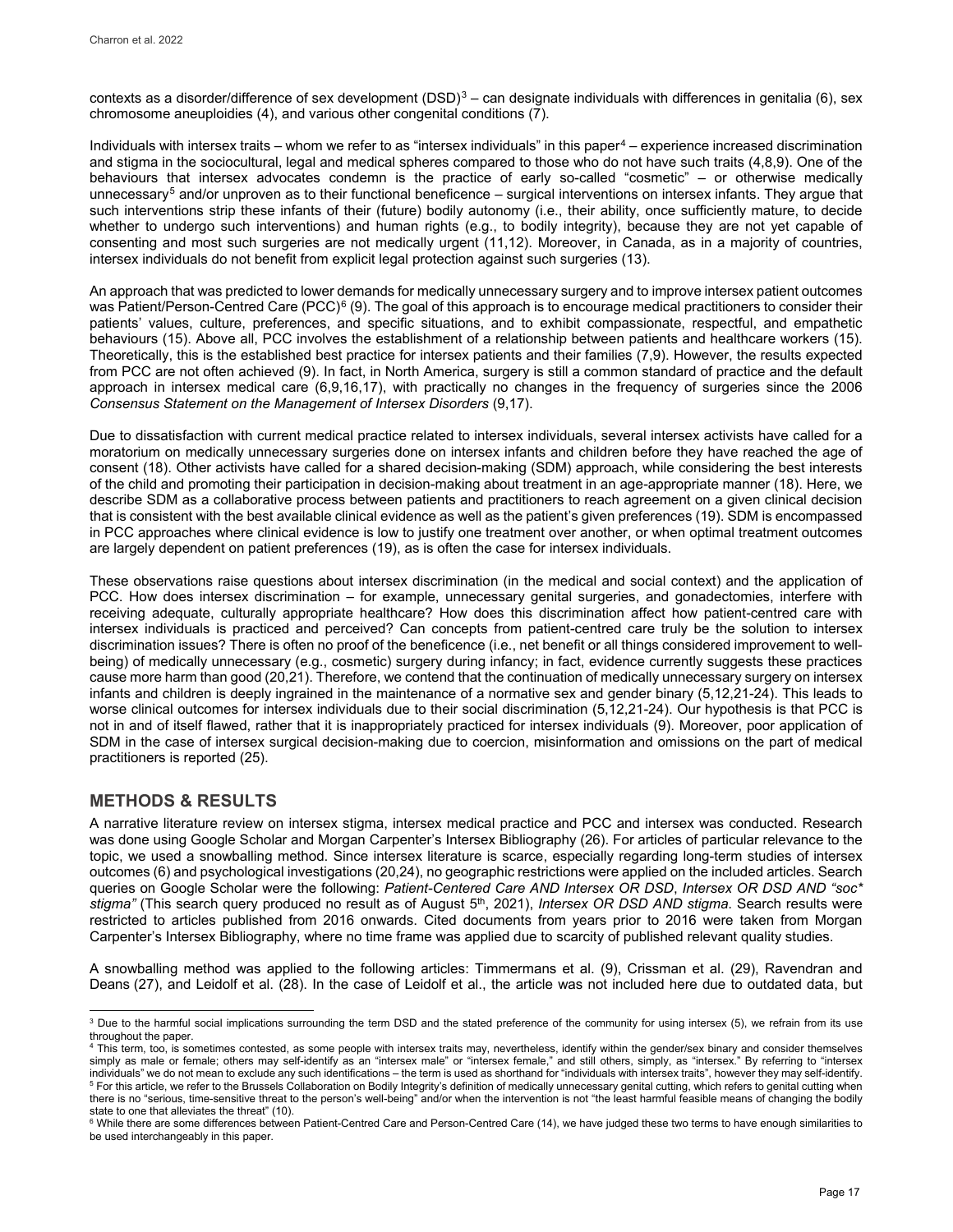articles citing their research for follow-up studies were used. These articles were chosen because the research conducted was of central importance to the research question, specifically articles about the application of PCC for the intersex population (9) or the psychosocial effects of intersex medical treatment or identity, for individuals (27,28), and parents (29). A total of 38 articles were identified, read and one article was rejected due to lack of relevance to the research question.

# **DISCUSSION**

# **A History of Intersex Medical Treatment**

The recurring, widespread practice of intersex "cosmetic" genital surgery started in the 1950s (8,16,30). A movement of silence and non-disclosure was led by psychologist John Money up until 2006; during this time, it was believed that gender identity development relied on unambiguous genitalia and was an entirely environmental phenomenon that could be modified through education (8,31). These beliefs led to decades of cosmetic surgery on intersex infants, where parents were often uninformed regarding the nature of the surgery, coerced into giving permission (proxy consent) for specific treatments, and intersex individuals were virtually never informed of their diagnosis (8,12). The goal of these surgeries was mostly cosmetic, that is, to make the genitalia appear more stereotypically masculine or feminine with less regard towards function than normalized appearance (8).

The standards of practice were formally changed in the 2006 *Consensus Statement on the Management of Intersex Disorders* (7,8,17). Disclosure of intersex differences became the standard of care, and the proxy consent of parents necessary before proceeding with surgery, which had not been the case previously (7,8,17). The beneficence of psychosocial support and support groups for parents and intersex individuals was recognized (7). However, infant "cosmetic" surgery was and is still considered the standard of practice and encouraged among members of the medical field, making it the normalized treatment and outcome (7,8,16,17). Presently, medical practitioners are not required to defend the medical necessity of surgery on intersex infants to their licensing bodies before proceeding, since it accords with the standards of practice (8,17). Nevertheless, the goal of surgery has shifted to prioritize better functional outcomes over (what the surgeon and/or parents may perceive to be) better cosmetic outcomes (7,24). While perspectives in bioethics and human rights were addressed in the Lee et al. (7) review of the 2006 consensus, we argue that they were not given enough weight. The bulk of the paper is largely centred on technical approaches to surgical practices rather than the respect for patient (future) autonomy and for the principle of nonmaleficence of these surgeries, detached from intersex individuals' perspectives.

Medically unnecessary surgeries (e.g., chiefly intended for cosmesis) performed on intersex infants are now recognized by a growing number of international organisations and experts as a violation of the human right to bodily integrity as well as the right not to be discriminated against on the basis of one's sex characteristics, while also undermining the individual's future bodily autonomy (2,11,12,16,32). Best practice guidelines of a growing number of hospitals and human rights groups advise against any type of medically unnecessary surgery performed on intersex children (2,12). Nonetheless, such surgeries persist (6,9,16). In most cases this is not out of immediate medical urgency (i.e., to preserve or restore a straightforwardly physical function, such as the ability to pass urine), but for what the doctors/parents regard as aesthetic improvement, which they assume will be conducive to the psychosocial well-being of the child (12). However, as noted, this assumption is without an evidence base, whereas the evidence that is available suggests that many intersex individuals are psychosocially (as well as physically) harmed by medically unnecessary surgeries, a situation that is often exacerbated by resentment over not having been given a choice in the matter (12,20-22,24). Accordingly, intersex activist groups still fight to have such surgeries postponed until the intersex individuals themselves can provide informed consent (9).

# **Intersex Patients as Discriminated and Stigmatized Individuals**

Here, we use the definition of stigmatization provided by Hegarty et al., who describe stigmatized traits as ones that diminish a person's value in the minds of those who do not possess the trait (5). We would add to this definition the notion of internalization of stigma, which occurs when possessing a trait diminishes an individual's personal sense of worth (33-35). As intersex traits have been shown to be highly stigmatized, it is important to understand that negative perceptions of intersex individuals are socially determined, rather than being grounded in, or fully justified by, more basic facts about their embodied status (36). Moreover, these negative perceptions affect medical care, for example, by framing surgery as a way to "ease the distress of parents" or to "prevent bullying in the future", outcomes for which these procedures have been widely ineffective (26,37,38). It is inaccurate to think of intersex individuals as needing medical treatment solely because they do not have external genital appearances that conform with the socially normative sex and gender binary (12). The status of being intersex in and of itself is a naturally occurring and mostly non-life-threatening variation in human sex (4,12,22); the perception of intersex as a "problem that needs fixing" is a cultural phenomenon, enforced by current medical treatment paradigms and a strong societal reliance on male and female sex and gender identity (4,12). When medical issues do occur, such as saltwasting in individuals with classical congenital adrenal hyperplasia (CAH), the need for a medical treatment should not be considered a special sort of "problem" with intersex differences (22). As a parallel, typically male or female phenotypes are not problematized for the presence of sex-linked disorders and diseases, such as prostate or breast cancer, respectively (22). As such, when we discuss difficulties and increased mental health risks experienced by intersex individuals, we should speak of "an issue of stigma and trauma, not gender" (5). Table 1 summarizes the different common challenges lived by intersex individuals throughout their lives.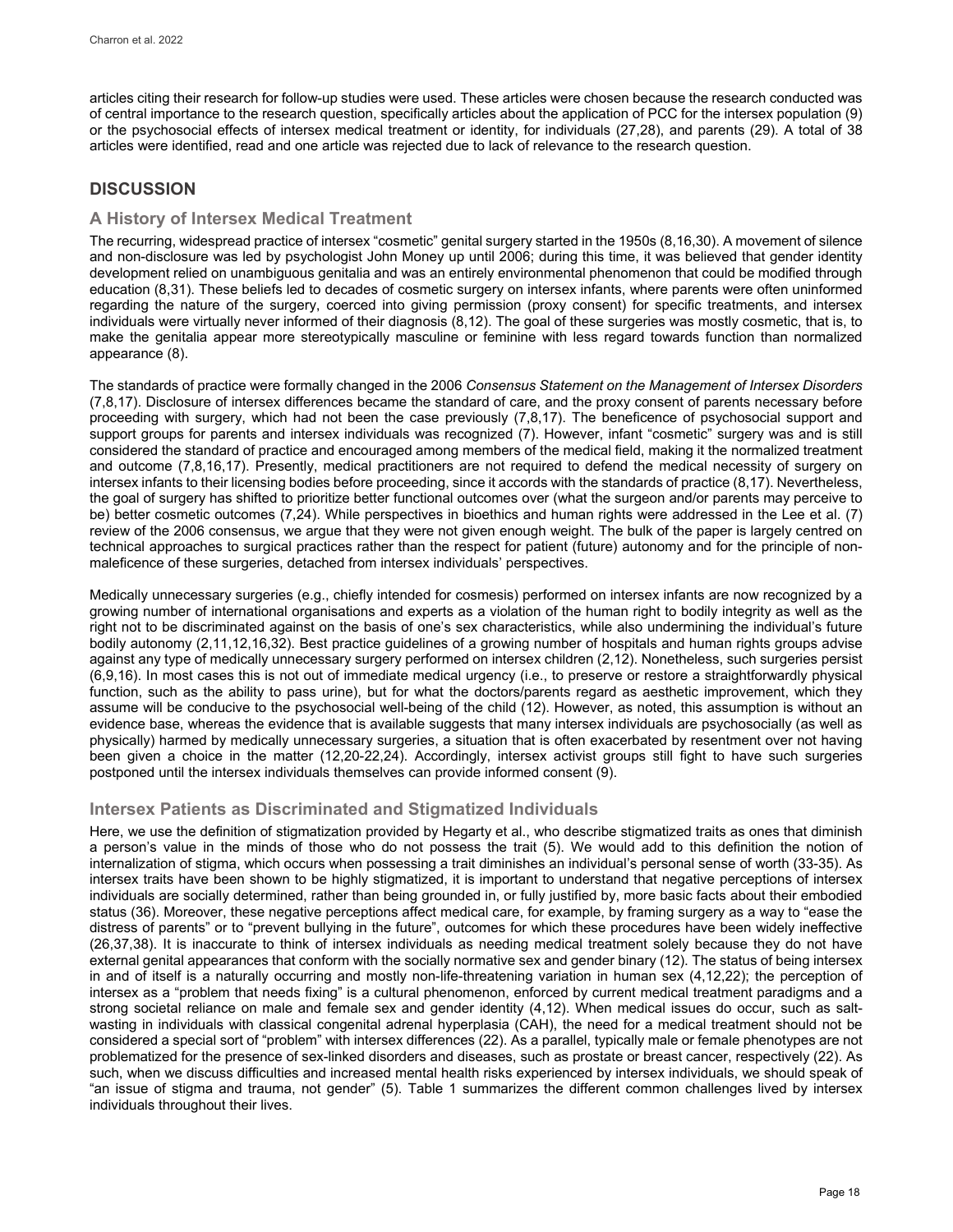**Table 1. Summary table of common challenges lived by people with intersex variations (and their parents) at different stages of life and the different support and intervention methods proposed**

| <b>Stage of life</b>    | <b>Challenges encountered</b>                                                                                                                                                                                                                                                                                                                                                                                                                        | <b>Support/Intervention</b>                                                                                                                                                                                                                       |
|-------------------------|------------------------------------------------------------------------------------------------------------------------------------------------------------------------------------------------------------------------------------------------------------------------------------------------------------------------------------------------------------------------------------------------------------------------------------------------------|---------------------------------------------------------------------------------------------------------------------------------------------------------------------------------------------------------------------------------------------------|
| <b>Birth/Infancy</b>    | • Parental distress<br>Surgical decisions<br>Child's inability to consent<br>• Social pressure (including pressure to<br>announce child's sex)                                                                                                                                                                                                                                                                                                       | • Counselling<br>Support groups<br>Information and options regarding different care<br>paths<br>• PCC and SDM (with parents)<br>• Allowing time for decision-making and<br>discussions                                                            |
| <b>Childhood</b>        | Surgical decisions<br>$\bullet$<br>Genital examinations (potentially traumatic)<br>$\bullet$<br>Development of gender identity<br>$\bullet$<br>Child's inability to consent<br>٠<br>Social pressure in school/community to<br>٠<br>conform to a sex and gender role                                                                                                                                                                                  | • Counselling<br>Support groups<br>Age-appropriate involvement in care: child's<br>assent<br>Allowing time for decision-making and<br>$\bullet$<br>discussions<br>Recognition by educational institutions of<br>$\bullet$<br>intersex youth needs |
| <b>Teenage</b><br>years | Mental health complications<br>Social challenges<br>$\bullet$<br>Development of gender identity<br>Surgical decisions and hormonal treatment<br>Social pressure in school/community to<br>conform to a sex and gender role                                                                                                                                                                                                                           | Counselling<br>Support groups<br>Involvement in care: PCC and SDM<br>Giving time for decision-making and discussions<br>Recognition by educational institutions of<br>$\bullet$<br>intersex youth needs                                           |
| <b>Adulthood</b>        | • Mental health complications<br>Social challenges<br>$\bullet$<br>Long-term effects of surgery and hormonal<br>$\bullet$<br>replacement (e.g., pain, discomfort)<br>Reproductive complications (e.g., infertility)<br>$\bullet$<br>Surgical decisions (less common)<br>Discrimination: institutional, work, social,<br>$\bullet$<br>medical<br>Health complications unrelated to intersex<br>$\bullet$<br>variation not recognized by professionals | Counselling<br>$\bullet$<br>Support groups<br>Involvement in care: PCC and SDM<br>Giving time for decision-making and discussions<br>Consultation with intersex community<br>$\bullet$<br>Development of inclusive environments                   |

While a given intersex individual may not experience all these challenges or may experience them to varying degrees, they are the ones commonly reported by the intersex population as a whole. Moreover, this list is not exhaustive, and many more challenges can be experienced by intersex people and their families.

A study by Crissman et al. reported that 68% of parent respondents feared that their child would be stigmatized due to their intersex status, on top of reporting high stress and anxiety from the intersex diagnosis (28). Two of the four major domains of anxiety and fear were related to disclosing information about their child's differences or the announcement of the child's sex (and therefore, expected gender) and intersex variation diagnosis to friends, family, daycare and school staff, or other relevant caretakers of the infant (29). This suggests an intense and persistent pressure to rear children in a way that conforms to the normative sex and gender binary (27). This could potentially have harmful affects on intersex individuals, since their conformity to that model is contested; these harms are likely aggravated where there are fewer educational and support resources to adequately care for intersex individuals (27). These issues are relevant for ensuring the adequate practice of PCC, because addressing parental fears and educating them on intersex variations are some of the key goals of this practice (9,15,38).

The pressure to conform to the normative sex and gender binary, erasure of intersex variations and discrimination against intersex individuals has also been reported in the school system. In an Australian survey of 272 intersex individuals, participants were invited to report on the discrimination they faced in the school system (36). Participants reported that school environments were the least likely to support intersex individuals and advocate for non-discrimination. Most participants in the survey reported being targets of heavy bullying by students and staff members. Moreover, 92% of individuals reported receiving no information about intersex variations in their high-school curricula. Instead, they reported strong enforcement of binary explanations of sex and gender. Not only do these curriculum choices ignore the existence of intersex individuals, they may contribute to increased drop-out rates and psychological distress among such individuals. Indeed, participants in the survey experienced an 18% drop-out rate for intersex individuals, as compared to the overall Australian drop-out rate of 2% (36). Sixty percent of participants also reported having had suicidal ideation, indicating significant distress in this group. The study author called for increased understanding of school environments regarding the medical and social needs of intersex individuals to ensure they are not unjustly penalized due to their variation (15). It is important to note that these phenomena were reported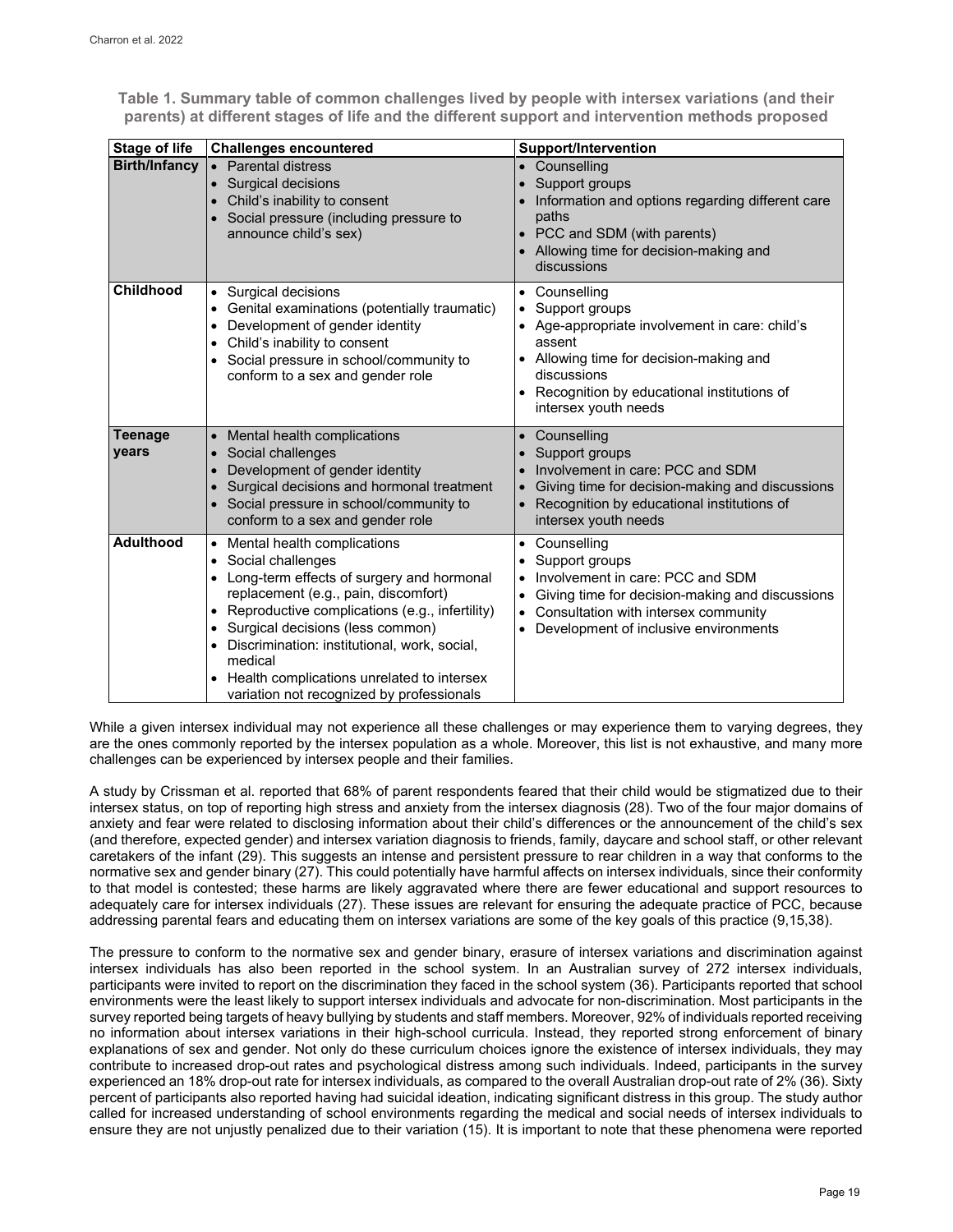despite Australia being one of the few countries with explicit legislation to protect intersex individuals from experiencing discrimination (37). In Canada (and other countries) where no such explicit legislation exists (13), we can hypothesize that similar problems may occur, but research regarding this topic has yet to be conducted.

One of the ways in which intersex erasure and enforcement of the normative sex and gender binary has a potentially harmful impact is on health-related quality of life (HRQoL) measures, defined as a method to measure perceived health status and the way in which it affects quality of life (27,39). HRQoL scores are consistently lower for intersex individuals in the domains of psychological/psychosocial problems such as anxiety, depression, obsessive-compulsive disorders (OCD), psychotism, suicidal ideations, etc. (21,24,27,36). Intersex individuals, especially those having undergone multiple surgeries, are more likely to report negative body image, fear of rejection, fear of not meeting sexual partner's needs, reduced sexual sensation, feelings of devaluation, social isolation, and of feeling discredited (20,21). Since there is no indication that intersex variations biologically predispose individuals to psychological and psychosocial risks, decreased HRQoL scores and reports of selfharming behaviour suggest that environmental and sociocultural factors predispose them to such health risks (5). Decreased HRQoL measures suggest that intersex individuals experience discrimination and stigma in their everyday lives (27). For PCC practice, this indicates that particular attention should be paid to the psychological well-being of intersex individuals (4,15).

A survey of women with congenital adrenal hyperplasia, one of the most common intersex variations, was conducted to identify experiences of stigma in their social and sexual lives; 66% of participants reported experiencing stigma in their overall social experiences, while in the medical context, 27% of participants reported stigma, and in their sexual lives, stigma was reported by 20% of participants (33-35). The social stigma experienced in these contexts took many forms, such as explicit negative interactions with peers, anticipation and coping behaviours, as well as internalized stigma as a result of difference, regardless of surgical outcome (33-35). In the sociocultural context, evidence suggests that intersex individuals, whether or not they have undergone surgery, are highly stigmatized and discriminated against (8).

## **Intersex Medical Practice and its Repercussions**

Overall, the current climate surrounding intersex medical treatment has remained surgically-focussed (6,9,16). However, findings report a decrease in the invasiveness of surgical interventions since the 2006 change in practice guidelines (6). In 2014, there was a tendency to prefer "minor" surgeries (e.g., non-invasive or minimally invasive procedures) over major surgeries (e.g., gonadectomies, major genital reconstruction) (6). It was suggested that a more directive approach by surgeons may explain part of the clinical approach at the time (38).

What is most concerning are reports that medical practitioners were aware that their framing of cosmetic intersex genital surgeries (i.e., that promote aesthetic conformity of genitals) as medical emergencies was contrary to practice guidelines issued in the 2006 consensus statement, yet they continued to perform them (17,22). More recently, medical practitioners studied by Timmermans et al. also demonstrated awareness of the controversy and risks of surgery yet continued to be significantly biased in its favour (9). Further, no proof of the physical beneficence of early surgeries (apart from rare cases of life-threatening variations) or of their psychological beneficence has emerged (11,16,22). This suggests that the persistence of surgical practices on intersex infants is influenced by the perception that bodies that do not clearly conform to socially normative expectations around a sex binary are negative (4,12,22).

Many studies report that genital examinations, especially when undergone repeatedly or done by a group of doctors and medical residents, were particularly aversive and even traumatizing to intersex individuals (27,29,33). Often done for the purposes of educating medical students and practitioners, and without regard for the consent and privacy of intersex individuals (including minors), these group examinations have been shown to have long-lasting effects on psychological well-being, potentially accentuating feelings of stigma and shame and can also lead to healthcare avoidance later in life (4,33). The use of negative and stigmatizing language to describe intersex variations reinforces negative interactions between medical professionals and this community (22,37,40). These studies highlight differential treatment of intersex individuals and a deviation from medical best practice, and thus the importance of the principles of patient privacy and confidentiality (41).

From the existing evidence, intersex surgical decision-making does not fully adhere to best practice guidelines issued by expert groups for PCC and SDM (9,22). SDM should be the favoured process in these circumstances since intersex surgical decisionmaking is both preference-based and has low evidence to justify surgical intervention over non-intervention (19). Moreover, the lack evidence indicates a need for more research on the consequences of surgical interventions and information regarding preferred care pathways for intersex individuals (40).

Medically unnecessary genital surgeries during infancy and childhood carry risks and can lead to both mental and physical harm (21). Intersex individuals who have undergone such genital surgeries report impaired bodily experiences, such as reduced genital sensations, urination difficulties, loss of fertility, and pain during penetrative sex, all which can lead to additional surgeries and put them at risk of complications (12,21). A less well-known area of concern is the harms associated with receiving anesthesia in early life, which may potentially harm brain development (25). Some surgeries can also disturb hormonal balance, leading intersex individuals to have to rely on hormonal therapy throughout their lives (12).

Often, medical professionals attempt to justify these risks by bringing up the psychological and psychosocial harms which they assume will be associated with having a mismatch between genital appearance and assigned social gender group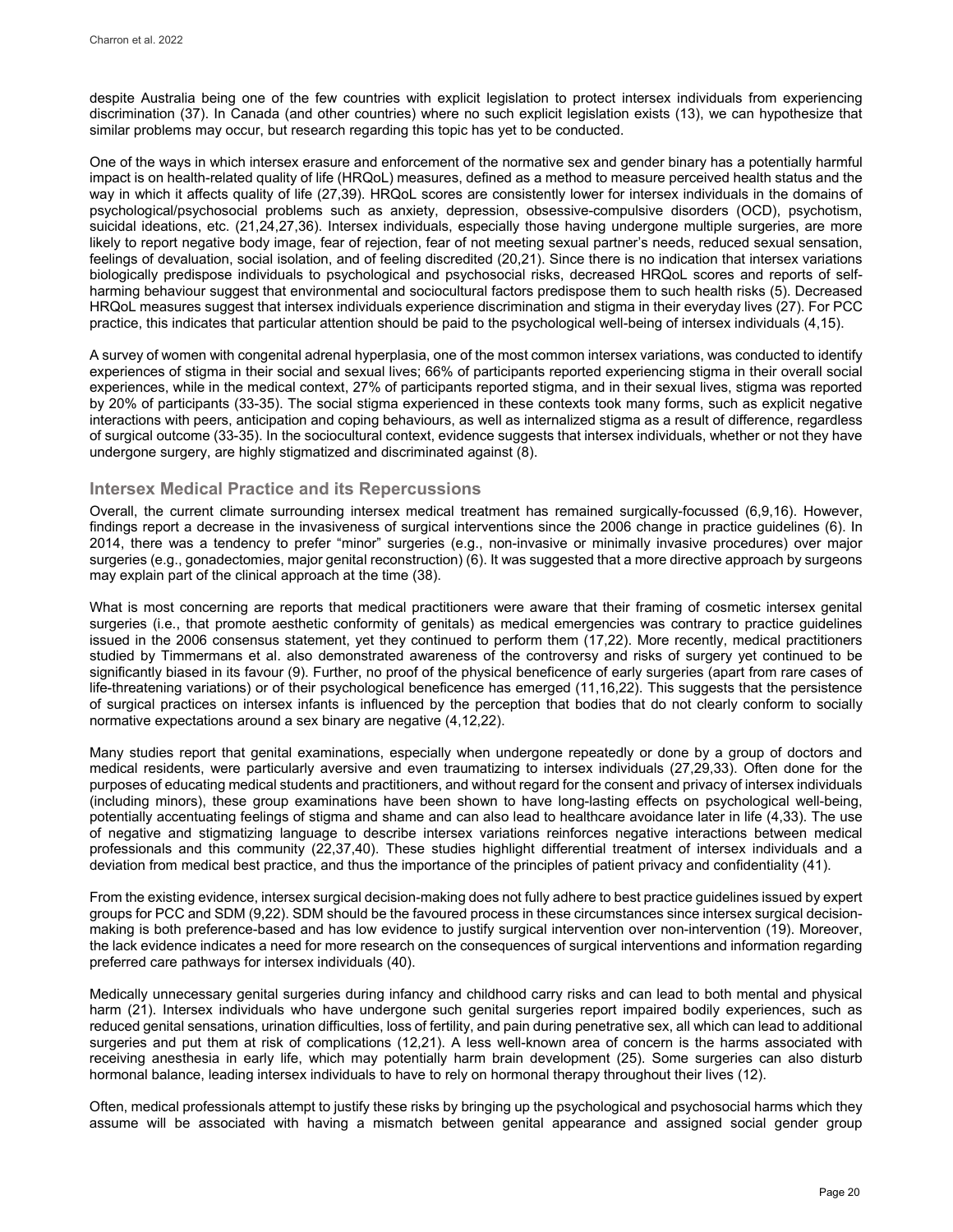membership, and the need to relieve parental stress (25,37,42). However, studies have shown that having external genital appearance align in the way prescribed by the dominant culture to one's assigned social gender (or adopted/developed gender self-identification) is neither necessary nor sufficient for well-being (18). Indeed, self-esteem in children does not seem to reliably relate to atypicality, meaning that feeling atypical does not cause them significant distress (20). By contrast, manifestations of social pressure, such as examinations and surgical procedures, have been found to be a significant source of distress (20). Moreover, patients with hypospadias that have remained untreated in childhood typically do not seek corrective surgeries in adulthood (20,43). This indicates that they may be satisfied with the appearance of their external genitalia – or at least, do not regard surgical interventions to change such appearance as being worth the risks or other potential downsides – and that it may not affect their psychological well-being (20,43). Finally, parental distress is reported to remain high after surgical procedures, indicating that surgery does not substantially relieve all parental anxiety (27,37). Therefore, the justifications for favouring genital surgery on intersex infants are insufficiently supported by scientific evidence and are inadequate to support their use in the medical management of intersex individuals, especially infants and young children. More attention should be given to the well-documented risks of surgeries.

These reports suggest that medical examinations and other traumatic practices should be kept to a minimum and done only if medically necessary (44). Better adherence to SDM guidelines can greatly improve patient outcome and satisfaction with treatment (45). For intersex treatment the importance of a multidisciplinary team and varied perspectives on intersex care is essential (38), especially the role of culturally-aware psychologists and the support they offer (27,44). Preferences for information disclosure should be established during the SDM process (38). Parents consistently report a lack of information during decision-making procedures, especially regarding sexual development (18,20,25,29,38). Physicians should be aware that they violate SDM when they withhold information from parents (38).

Further, healthcare practitioners should engage emotionally with decision-makers and address sources of anxiety and psychological distress before any surgical decision is made (38). Proposing genital surgery to ease parental worries before a child is mature enough to voice their own opinion violates SDM and informed consent, because parents may not be in the appropriate state of mind to make these decisions (25,38). In the SDM process the intersex child is considered an active participant, making it necessary to wait for them to be of appropriate age to at minimum provide their assent, opinions and sentiments, and assent regarding procedures (18,23). Physicians should be attentive to the fact that their positions of authority can create power imbalances and that voicing their opinions without considering patients' and their parent's concerns can easily become coercive (4,38). All options, both surgical and non-surgical, should be presented to patients (24,37,38). Finally, SDM should always focus on the well-being of the intersex child, instead of being parent-centred (9,23,37).

## **Parental Choice and Coercion**

The main objective of intersex medical management is to ensure that the best interests of the child are protected (18,23,37,46). According to Wiesemann et al. (18), safeguarding the best interests of the child involves four main criteria: 1) the intersex child should be recognized as a major participant in decision-making; 2) psychological support to ensure a good parent/child relationship should be prioritized; 3) practitioners and parents should recognize that sex-typical appearance of genitalia is neither necessary nor sufficient for the well-being of the child; and 4) the child's bodily integrity should be considered and preserved to keep their options open for the future (18,20,23,37).

For cosmetic genital surgery to occur, proxy consent of the parents must be obtained (9). Davis and Murphy determined from interviews with medical professionals that they often purposefully created ambiguity and framed surgeries as medically necessary for intersex children (22). Medical practitioners, rather than using a SDM process, biased parental decision making by restricting information presented to them (22). Such processes were reported to shift the onus of the responsibility to the parents. This may result in adverse consequences for the child's health and is unjustified since most lay people do not have sufficient knowledge on intersex variations to make a truly informed decision (22). Bennecke et al. (44) reported that 82% of surveyed parents were given a surgical recommendation, despite this not being indicated in the best-practice guidelines nor supported by the literature. Timmermans et al. (9) recently reported that in recordings of surgical decision-making appointments between parents and a medical professional, genital surgery was framed as necessary and beneficent for intersex individuals; consciously through the information relayed, and unconsciously through clinicians' attitudes and choice of words thus swaying parental decisions towards the surgical approach. Both studies indicate that parents often felt pressured to make decisions (9,22). Moreover, parents consistently reported feeling medical communication was difficult and that information regarding their options and their child's health status, especially in the fields of social and sexual development, was lacking (18,20,25,29,38).

Consequently, most studies regarding parental surgical decision-making report that they felt the surgery was "obvious and necessary". Properly used, the SDM approach would present all treatment options (advantages and disadvantages) and parents would be aware of non-surgical alternatives and the debate concerning surgery (5,25,29,47). In fact, Roen and Pasterski (20) reported that most parents were unaware of non-surgical options nor were they informed of the debate, limitations, and possible consequences of intersex surgeries. Instead, many parents believed that surgery was taken as an effective protective measure for their child, even when it was not a necessity (46). These results are supported by Crissman et al. (29), who reported similar parental attitudes, as well as a strong wish to normalize their child's genital anatomy and the belief that surgery would resolve social complications for their family. Though recent research shows violations of informed consent and impaired medical communication, assessment of parental attitudes is absent (9). Further, Sanders et al. (46)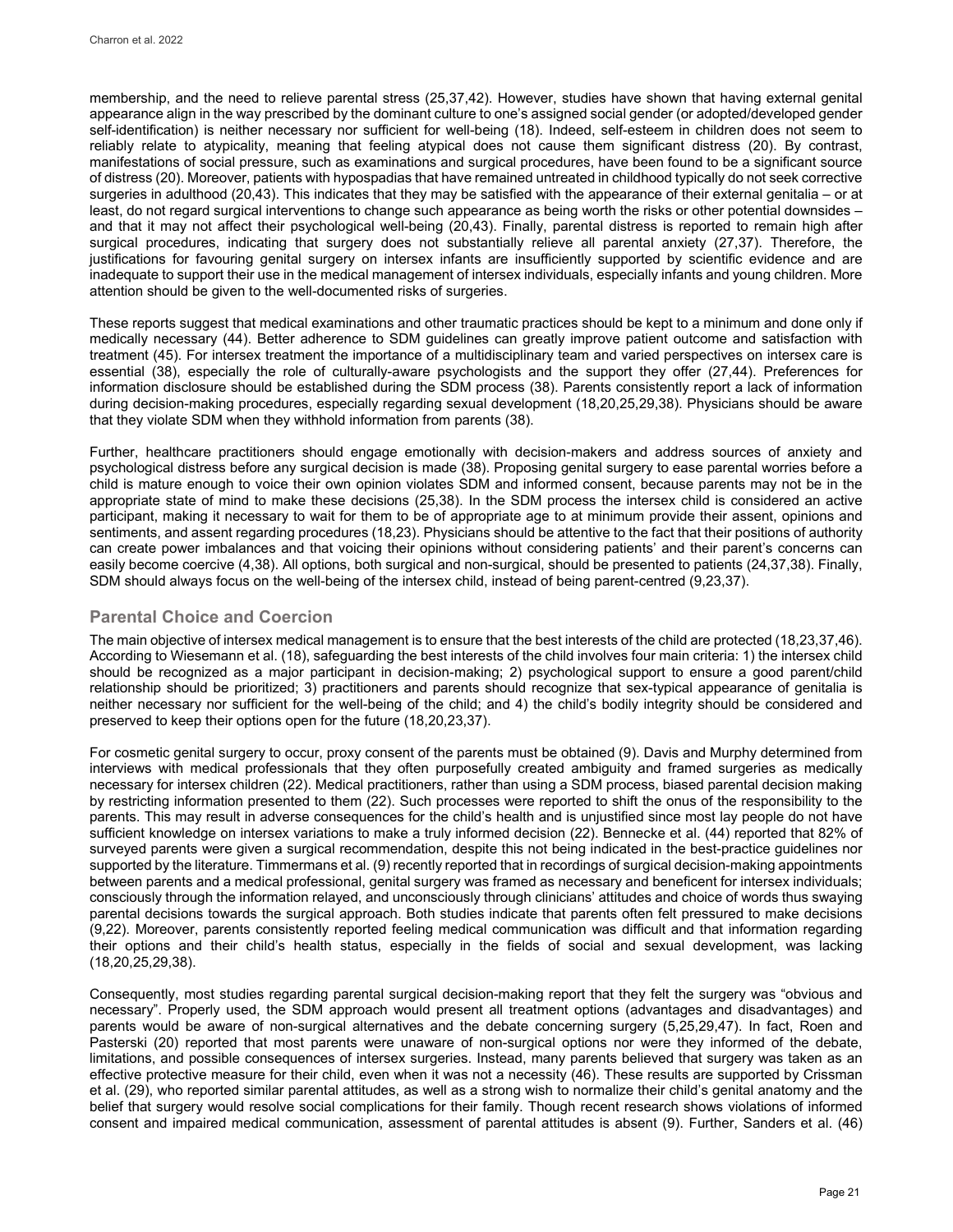report a lack of consideration for what the child as an adult might want. As such, Timmermans et al. conclude that current intersex healthcare practices are "parent-centred" rather than patient-centred (9).

Streuli et al. (47) tried to identify how healthcare professionals' attitudes could influence parental choices for their intersex children. They asked undergraduate students to choose a treatment option for an imagined intersex child after being exposed to one of two introductory/diagnostic videos: one depicted an actor playing the role of a physician, who presented intersex variations in a highly medicalized way, while the other, using the same actor, depicted a psychologist, who presented intersex as a naturally occurring bodily variation and did not stress immediate need for medical procedures (47). Both scripts were approved by relevant medical professionals and a multidisciplinary group of relevant experts, including intersex activists. Results indicate that students exposed to "the medicalization" video tended to choose surgery significantly more often than those who had seen the psychologist video, while those who had seen "the psychologist" video tended to opt out of surgery. Moreover, participants reported being largely unaware of the impact the presentation methods and presenter's attitude had on their decisions. These results suggest that intersex medical practices and surgical decision-making are highly prone to bias (47). For PCC and SDM, this means that a strict code of conduct should be observed by medical practitioners to ensure that non-directive counselling occurs during the decision-making process (9,37,46). Additionally, Schweizer et al. (21) report that parents who received psychosocial care and a more detailed communication and informative process tended to opt out of surgical interventions.

Intersex medical treatments affect the individual, their parents, and their relationships. Significant correlations were found between how intersex individuals perceived the parental care they received and measures of insecurity, suicidal thoughts, body image perceptions and psychological distress signs, all of which are important components of HRQoL (21). These results suggest that parents play an important role in shaping the psychosocial development of their intersex children (21,48). When combined with reports that repeated surgical interventions – often seen in intersex care – affect parent-child bonding, concern should be heightened (20,48).

The priority of parents is to protect their child, and this encompasses the child's privacy, mitigating negative social experiences, and consideration for the child's future relationships (46). Rolston et al. (49) identified that intersex parents' main worries were for their children's future and the stigma these children may face. Not understanding these worries or unrealistic responses to them could easily lead to coercion or exploitative patient (decision-maker)-practitioner relationships (29,38). Parents experience high stress and anxiety when receiving an intersex diagnosis for their children (42,44), which can lead to posttraumatic stress disorder (37). They also reported feelings of isolation during the process (29). These studies highlight the importance of showing parents compassion and support during the decision-making process, an essential component of PCC (15). Psychological support may still be lacking in this area, and not systematically offered despite recommendations that it be provided (44).

# **RECOMMENDATIONS**

Better adherence to SDM guidelines, better access to psychosocial supports and descriptions of intersex differences framed according to current scientific evidence could ameliorate parental experiences with intersex healthcare (29,37). A starting point is to educate medical professionals on SDM and adopt a PCC approach that is culturally sensitive to sex and gender diversity, with non-directive language, and which includes presenting non-surgical alternatives (19,45). Reports from NGOs and international law opinions, which view unnecessary/cosmetic surgical practices as unethical, should be available to parents in the decision-making context (24). Deferral of surgery and non-surgical management of intersex differences should be framed as realistic options for parents, options that are consistent with current scientific evidence and SDM procedures (27,37).

# **CONCLUSION**

Since intersex individuals face discrimination and stigma, and are thus a vulnerable population (8), ensuring that PCC and SDM are considered part of the standard of care in the intersex context is especially important and has the potential to greatly improve outcomes (45). Ensuring that parents are equipped to protect the best interests of their children requires improvement in the transparency and objectivity of the decision-making processes (24). Unlearning beliefs about the sex and gender binary is an essential step toward truly achieving PCC standards for intersex individuals (15).

Combatting stigma towards intersex variations requires systematic change in: 1) education through curricula that includes intersex variation and a discrimination-free environment; 2) the medical field, with improved communication for self-disclosure around sex and gender, such as preferred pronouns; and 3) the legal domain, where widespread acceptance of a third sex and gender status, namely "X", could improve intersex and the broader LGBTQIA2S+ communities' experiences. However, the intersex community has acknowledged that, while a third sex and gender status could be helpful in challenging the normative sex and gender binary embedded in legal documents, it would be insufficient in addressing the systemic institutional problems they face (50). In the treatment of intersex individuals, a move away from a binary gender identity as a measure of well-being in childhood, and towards a focus on aspects of communication, family, healthcare, support from peers, body image perceptions, and the enjoyment of bodily pleasures is proposed (4,18). Measures of well-being specific to intersex experiences, such as access to group support and members of their community should be considered (20). Moreover, there is a pressing need for professionals who specialise in intersex-related medical and psycho-social challenges to be part of their multidisciplinary care teams (27).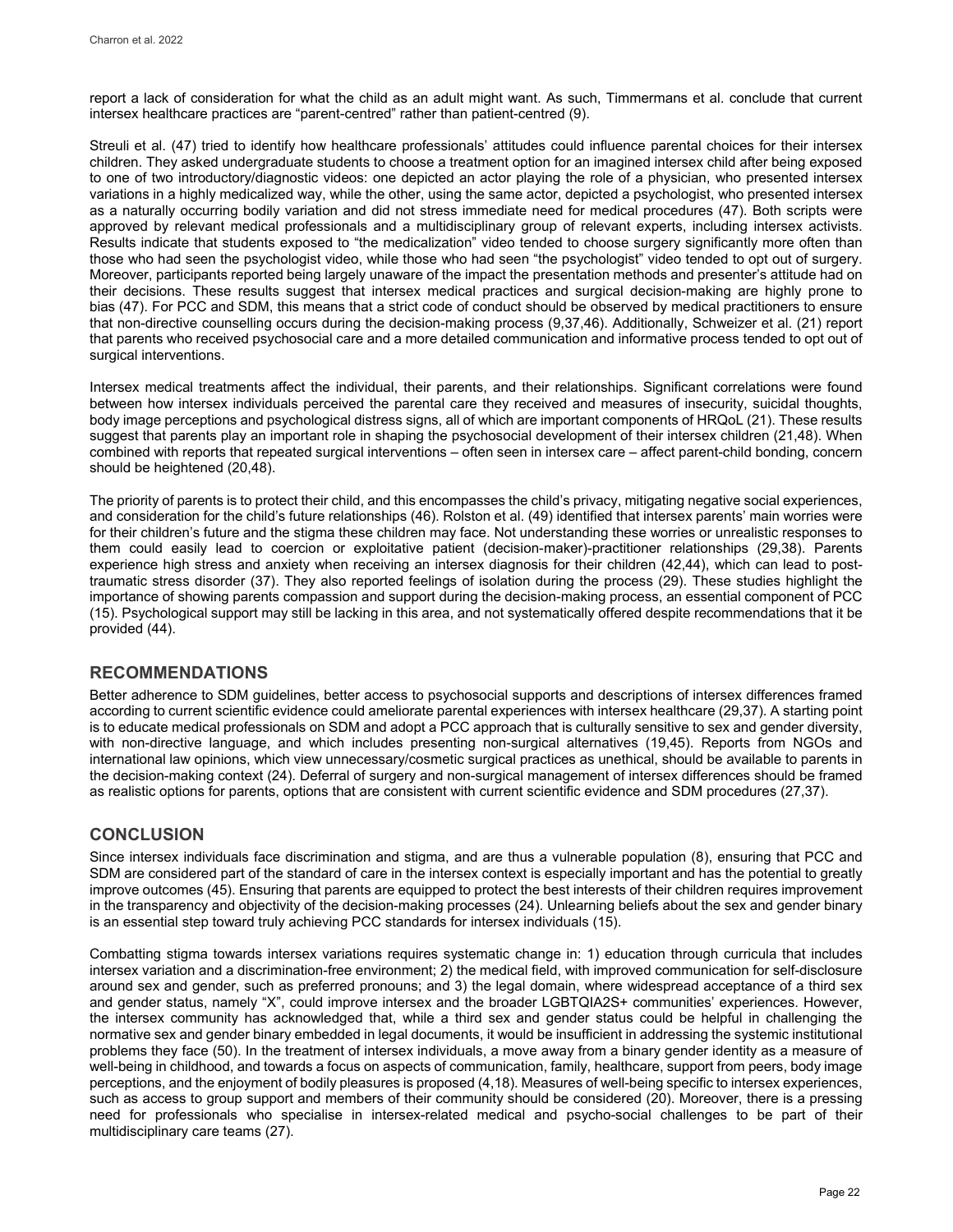Finally, in movements where there is a strong sense of pride associated to an identity, such as the LGBTQIA2S+ community, attitudes tend to move away from medicalization and more towards social acceptance (5). To reduce the impact of stigma and the over-medicalization of intersex variations, we should move towards a more fluid model of sex and gender, reflective of the genetic and psychosocial reality, especially among medical professionals who care for intersex individuals (5,42). In so doing, we move toward embracing variety in the way sex and gender are expressed (22,42).

#### **Remerciements Acknowledgements** *Acknowledgements*

Nous tenons à remercier le Dr. David Rosenblatt, Mme Nancy We would like to thank Dr. David Rosenblatt, Ms. Nancy Nelson Nelson et Mx. Terese Knoppers. Nous tenons également à and Mx. Terese Knoppers. We would also like to thank the peer remercier les pairs examinateurs pour leurs commentaires reviewers for their insightful comments that helped improve this perspicaces qui ont permis d'améliorer cet article. Le article. Funding for this research was provided by the Social financement de cette recherche a été assuré par le Conseil de Sciences and Humanities Research Council (SSHRC) at McGill recherches en sciences humaines (CRSH) à l'Université McGill, University, fund number 435-2018-0626. numéro de fonds 435-2018-0626.

#### **Contribution des auteurs**

l'ont corrigé. Yann Joly a été le superviseur de ce travail.

Aucun à déclarer

### **Édition/Editors:** Ann M Heesters & Aliya Affdal

Les éditeurs suivent les recommandations et les procédures The editors follow the recommendations and procedures décrites dans le [Code of Conduct and Best Practice Guidelines](http://publicationethics.org/resources/code-conduct) outlined in the COPE Code of Conduct and Best Practice <u>[for Journal Editors](http://publicationethics.org/resources/code-conduct)</u> de COPE. Plus précisément, ils travaillent <u>Guidelines for Journal Editors</u>. Specifically, the editors will work pour s'assurer des plus hautes normes éthiques de la to ensure the highest ethical standards of publication, including: publication, y compris l'identification et la gestion des conflits the identification and management of conflicts of interest (for d'intérêts (pour les éditeurs et pour les auteurs), la juste editors and for authors), the fair evaluation of manuscripts, and évaluation des manuscrits et la publication de manuscrits qui the publication of manuscripts that meet the journal's standards répondent aux normes d'excellence de la revue.

#### **Évaluation/Peer-Review:** Brian Earp & Michelle Mullen

Les recommandations des évaluateurs externes sont prises en Reviewer evaluations are given serious consideration by the considération de façon sérieuse par les éditeurs et les auteurs editors and authors in the preparation of manuscripts for dans la préparation des manuscrits pour publication. Toutefois, publication. Nonetheless, being named as a reviewer does not être nommé comme évaluateurs n'indique pas nécessairement necessarily denote approval of a manuscript; the editors of l'approbation de ce manuscrit. Les éditeurs de la *[Revue](http://cjb-rcb.ca/)  [Canadian Journal of Bioethics](http://cjb-rcb.ca/)* take full responsibility for final *[canadienne de bioéthique](http://cjb-rcb.ca/)* assument la responsabilité entière de acceptance and publication of an article. l'acceptation finale et de la publication d'un article.

**Reçu/Received:** 12/08/2021 **Publié/Published:** 13/06/2022

#### **Author Contributions**

L'idée de l'article a été formulée par Marilou Charron, Katie Theidea for the article was formulated by Marilou Charron, Katie Saulnier et Yann Joly. La recherche documentaire et l'analyse Saulnier and Yann Joly. Literature search and data analysis des données ont été effectuées par Marilou Charron, contre-were performed by Marilou Charron, cross-checked by Katie vérifiées par Katie Saulnier. Marilou Charron est le premier Saulnier. Marilou Charron is the first author of this article. Nicole auteur de cet article. Nicole Palmour, Katie Saulnier, Hortense Palmour, Katie Saulnier, Hortense Gallois and Yann Joly revised Gallois et Yann Joly ont révisé le travail de manière critique et the work critically and provided with edits. Yann Joly was the supervisor for this work.

# **Conflits d'intérêts Conflicts of Interest**

of excellence.

## **REFERENCES**

- 1. Sax L. How common is Intersex? A response to Anne Fausto-Sterling. The Journal of Sex Research 2002;39:174-8.
- 2. Amnesty International[. First, do no harm: Ensuring the rights of children with variations of sex characteristics in](https://www.amnesty.org/en/documents/eur01/6086/2017/en/)  [Denmark and Germany.](https://www.amnesty.org/en/documents/eur01/6086/2017/en/) London: Amnesty International Ltd.; 2017.
- 3. Fausto-Sterling A. Sexing the Body: Gender Politics and the Construction of Sexuality. Revised ed. New York, NY: Basic Books; 2000.
- 4. Roen K. Intersex or diverse sex development: critical review of psychosocial health care research and indications [for practice.](https://doi.org/10.1080/00224499.2019.1578331) The Journal of Sex Research. 2019;56:511-28.
- 5. Hegarty P, Smith A, Bogan-Carey T. Stigma as framed on YouTube: Effects of personal experiences videos on [students' beliefs about medicalizing intersex.](https://doi.org/10.1111/jasp.12570) Journal of Applied Social Psychology. 2019;49:133-44.
- 6. Michala L, Liao L-M, Wood D, Conway GS, Creighton SM[. Practice changes in childhood surgery for ambiguous](https://doi.org/10.1016/j.jpurol.2014.01.030)  [genitalia?](https://doi.org/10.1016/j.jpurol.2014.01.030) Journal of Pediatric Urology. 2014;10:934-9.
- 7. Lee PA, Nordenström A, Houk CP, et al. Global disorders of sex development update since 2006: perceptions, [approach and care.](https://doi.org/10.1159/000442975) Hormone Research in Paediatrics. 2016;85:158-80.
- 8. Bastien Charlebois J. Les sujets intersexes peuvent-ils (se) penser ?. Les empiétements de l'injustice épistémique [sur le processus de subjectivation politique des personnes intersex\(ué\)es.](https://doi.org/10.4000/socio.2945) Socio. 2017:143-62.
- 9. Timmermans S, Yang A, Gardner M, et al. [Does patient-centered care change genital surgery decisions? the](https://doi.org/10.1177/0022146518802460)  [strategic use of clinical uncertainty in disorders of sex development clinics.](https://doi.org/10.1177/0022146518802460) Journal of Health and Social Behavior. 2018;59:520-35.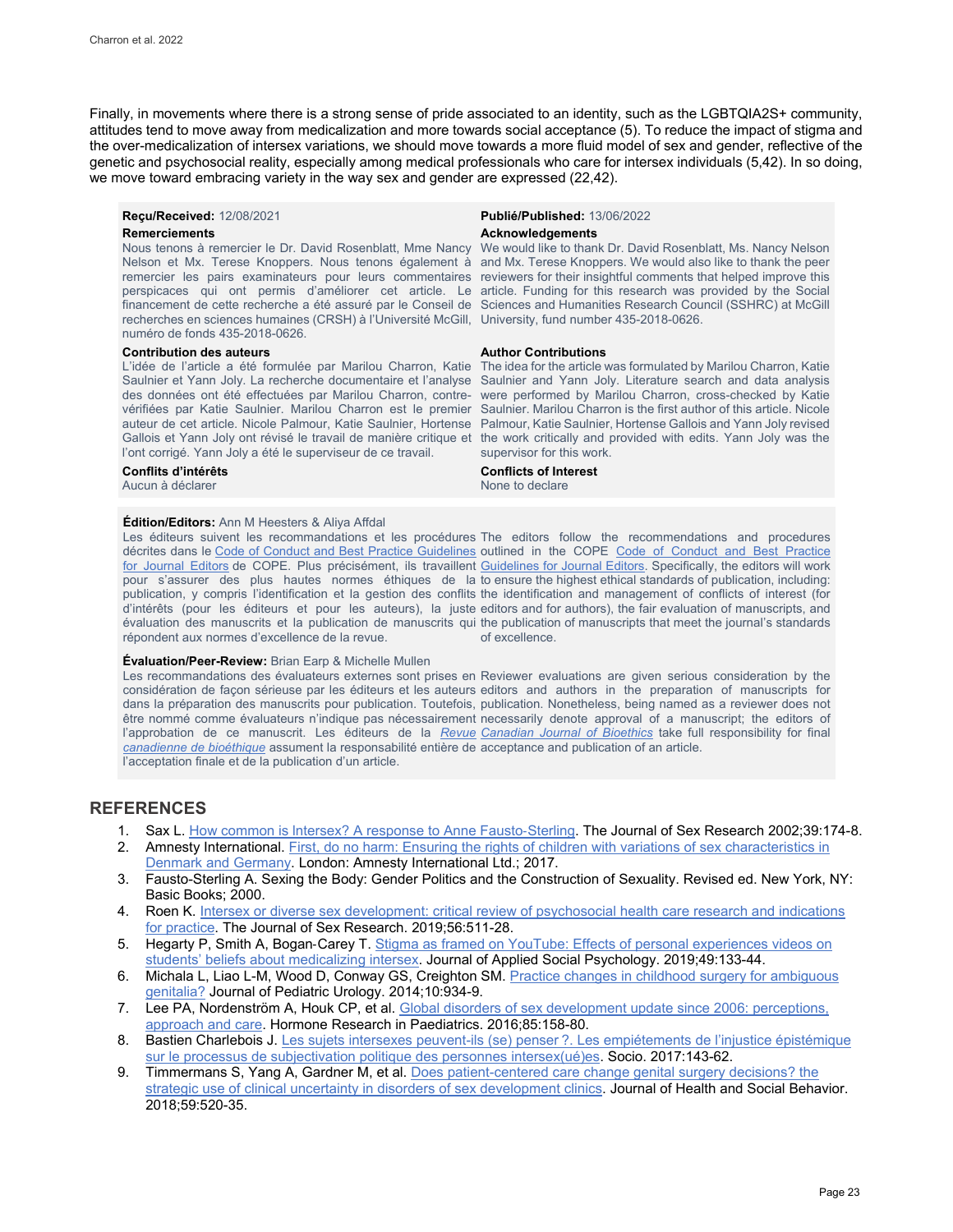- 10. The Brussels Collaboration on Bodily Integrity[. Medically unnecessary genital cutting and the rights of the child:](https://doi.org/10.1080/15265161.2019.1643945)  [moving toward consensus.](https://doi.org/10.1080/15265161.2019.1643945) The American Journal of Bioethics. 2019;19:17-28.
- 11. Earp BD, Steinfeld R[. Genital autonomy and sexual well-being.](https://doi.org/10.1007/s11930-018-0141-x) Curr Sex Health Rep. 2018;10:7-17.
- 12. Davis G, Evans MJ. Surgically shaping sex: A gender structure analysis of the violation of intersex people's human rights. Handbook of the sociology of gender. In: Risman BJ, Froyum CM, Scarborough WJ, Cham, Switzerland: Springer International; 2018, p. 273-84.
- 13. Saulnier KM, Gallois H, Joly Y[. Prenatal genetic testing for intersex conditions](https://doi.org/10.1016/j.jogc.2020.05.015) in Canada. Journal of Obstetrics and Gynaecology Canada. 2021;43:369-71.
- 14. Håkansson Eklund J, Holmström IK, Kumlin T, et al[. "Same same or different?" A review of reviews of person](https://doi.org/10.1016/j.pec.2018.08.029)[centered and patient-centered care.](https://doi.org/10.1016/j.pec.2018.08.029) Patient Education and Counseling. 2019;102:3–11.
- 15. Rathert C, Wyrwich MD, Boren SA. [Patient-centered care and outcomes: a systematic review of the literature.](https://doi.org/10.1177/1077558712465774) Med Care Res Rev. 2013;70:351-79.
- 16. Elders MJ, Satcher D, Carmona R. Re-Thinking Genital Surgeries on Intersex Infants. San Francisco: Palm Center; 2017.
- 17. Hughes IA, Houk C, Ahmed SF, Lee PA[. Consensus statement on management of intersex disorders.](https://doi.org/10.1016/j.jpurol.2006.03.004) Journal of Pediatric Urology. 2006;2:148-62.
- 18. Wiesemann C, Ude-Koeller S, Sinnecker GHG, Thyen U. Ethical principles and recommendations for the medical [management of differences of sex development \(DSD\)/intersex in children and adolescents.](https://doi.org/10.1007/s00431-009-1086-x) Eur J Pediatr. 2010;169:671-9.
- 19. Politi MC, Lewis CL, Frosch DL. Supporting [shared decisions when clinical evidence is low.](https://doi.org/10.1177/1077558712458456) Med Care Res Rev. 2013;70:113S-128S.
- 20. Roen K, Pasterski V. [Psychological research and intersex/DSD: recent developments and future directions.](https://doi.org/10.1080/19419899.2013.831218)  Psychology & Sexuality. 2014;5:102-16.
- 21. Schweizer K, Brunner F, Gedrose B, Handford C, Richter-Appelt H[. Coping with diverse sex development:](https://doi.org/10.1093/jpepsy/jsw058)  [treatment experiences and psychosocial support during childhood and adolescence and adult well-being.](https://doi.org/10.1093/jpepsy/jsw058) Journal of Pediatric Psychology. 2017;42:504-19.
- 22. Davis G, Murphy EL. Intersex bodies as states of exception: an empirical explanation for unnecessary surgical [modification.](https://muse.jhu.edu/article/520414) Feminist Formations. 2013;25:129-52.
- 23. Dickens BM[. Management of intersex newborns: Legal and ethical developments.](https://doi.org/10.1002/ijgo.12573) International Journal of Gynecology & Obstetrics 2018;143:255-9.
- 24. Ferrara M, Casper MJ[. Genital alteration and intersex: a critical analysis.](https://doi.org/10.1007/s11930-018-0142-9) Curr Sex Health Rep. 2018;10:1-6.
- 25. Gardner M, Sandberg DE[. Navigating surgical decision making in disorders of sex development \(DSD\).](https://doi.org/10.3389/fped.2018.00339) Front Pediatr. 2018;6.
- 26. Carpenter M[. Intersex.](https://www.oxfordbibliographies.com/view/document/obo-9780199756384/obo-9780199756384-0232.xml) Oxford Library; 2020.
- 27. Ravendran K, Deans R, [The psychosocial impact of disorders of sexual development.](https://www.ncbi.nlm.nih.gov/pmc/articles/PMC3687360/) Journal of Sexual Medicine and Reproductive Health. 2019;2:4.
- 28. Leidolf EM, Curran M, Scout, Bradford J. [Intersex mental health and social support options in pediatric](https://doi.org/10.1080/00918360801982074)  [endocrinology training programs.](https://doi.org/10.1080/00918360801982074) Journal of Homosexuality. 2008;54:233-42.
- 29. Crissman HP, Warner L, Gardner M, et al. Children with disorders of sex development: A qualitative study of early [parental experience.](https://doi.org/10.1186/1687-9856-2011-10) Int J Pediatr Endocrinol. 2011;10.
- 30. Young HH. Genital Abnormalities, Hermaphroditism & Related Adrenal Diseases. Baltimore: The Williams & Wilkins Company; 1937.
- 31. Colapinto J. As Nature Made Him: The Boy Who Was Raised as a Girl. New York: Harper Collins; 2000.
- 32. Carpenter M[. Intersex variations, human rights, and the international classification of diseases.](https://www.ncbi.nlm.nih.gov/pmc/articles/PMC6293350/) Health and Human Rights. 2018;20:205-14.
- 33. Meyer-Bahlburg HFL, Khuri J, Reyes-Portillo J, New MI. Stigma in medical settings as reported retrospectively by [women with congenital adrenal hyperplasia](https://doi.org/10.1093/jpepsy/jsw034) (CAH) for their childhood and adolescence. Journal of Pediatric Psychology. 2017;42:496-503.
- 34. Meyer-Bahlburg HFL, Khuri J, et al. [Stigma associated with classical congenital adrenal hyperplasia in women's](https://doi.org/10.1007/s10508-017-1003-8)  [sexual lives.](https://doi.org/10.1007/s10508-017-1003-8) Arch Sex Behav. 2018;47:943-51.
- 35. Meyer-Bahlburg HFL, Reyes-Portillo JA, et al. Syndrome-related stigma in the general social environment as [reported by women with classical congenital adrenal hyperplasia.](https://doi.org/10.1007/s10508-016-0862-8) Arch Sex Behav. 2017;46:341-51.
- 36. Jones T[. The needs of students with intersex variations.](https://doi.org/10.1080/14681811.2016.1149808) Sex Education. 2016;16:602-18.
- 37. Magritte E. Working together in placing the long term interests of the child at the heart of the DSD evaluation. Journal of Pediatric Urology. 2012;8:571-5.
- 38. Karkazis K, Tamar-Mattis A, Kon AA. Genital surgery for disorders of sex development: implementing a shared [decision-making approach.](https://doi.org/10.1515/jpem.2010.129) Journal of Pediatric Endocrinology & Metabolism. 2010;23:789-805.
- 39. Karimi M, Brazier J[. Health, health-related quality of life, and quality of life: what is the difference?](https://doi.org/10.1007/s40273-016-0389-9) PharmacoEconomics. 2016;34:645-9.
- 40. Delimata N, Simmonds M, O'Brien M, et al[. Evaluating the term 'disorders of sex development': a multidisciplinary](https://www.socialmedicine.info/index.php/socialmedicine/article/view/932)  [debate.](https://www.socialmedicine.info/index.php/socialmedicine/article/view/932) Social Medicine. 2018;12(1):98-107.
- 41. Canadian Medical Association. [Principles for the Protection of Patient Privacy.](https://policybase.cma.ca/documents/Policypdf/PD18-02S.pdf) Ottawa: Canadian Medical Association; 2017.
- 42. Gough DB, Weyman N, Alderson J, Butler G, Stoner M. 'They did not have a word': The parental quest to locate a ['true sex' for their intersex children.](https://doi.org/10.1080/14768320601176170) Psychology & Health. 2008;23:493-507.